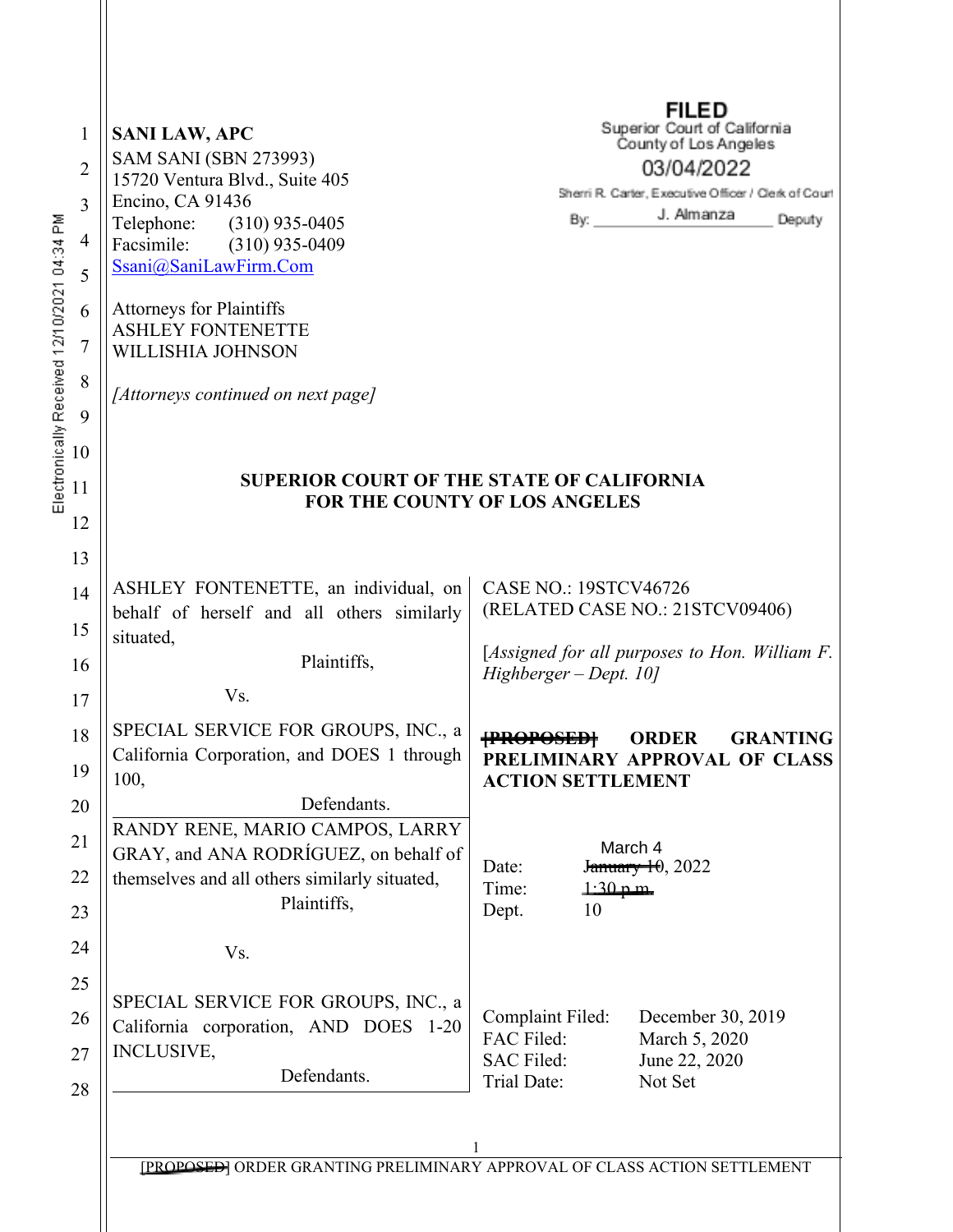| $\mathbf{1}$   | HAINES LAW GROUP, APC                                                     |
|----------------|---------------------------------------------------------------------------|
| $\overline{2}$ | PAUL K. HAINES (SBN 248226)<br>2155 Campus Drive, Suite 180               |
| $\overline{3}$ | El Segundo, California 90245                                              |
| $\overline{4}$ | Telephone: (424) 292-2350<br>Facsimile: (424) 292-2355                    |
| 5              | PHaines@HainesLawGroup.Com                                                |
| 6              | <b>TOJARIEH LAW FIRM, PC</b>                                              |
| $\overline{7}$ | JOSEPH TOJARIEH (SBN 265492)<br>10250 Constellation Blvd., Suite 100      |
| 8              | Los Angeles, CA 90067                                                     |
| 9              | Telephone: (310) 553-5533<br>Facsimile:<br>$(310)$ 553-5536               |
| 10             | JFT@TojariehLaw.Com                                                       |
| 11             | <b>Attorneys for Plaintiffs</b><br><b>ASHLEY FONTENETTE</b>               |
| 12             | WILLISHIA JOHNSON                                                         |
| 13             |                                                                           |
| 14             |                                                                           |
| 15             |                                                                           |
| 16             |                                                                           |
| 17             |                                                                           |
| 18             |                                                                           |
| 19             |                                                                           |
| 20             |                                                                           |
| 21             |                                                                           |
| 22             |                                                                           |
| 23             |                                                                           |
| 24             |                                                                           |
| 25             |                                                                           |
| 26             |                                                                           |
| 27             |                                                                           |
| 28             |                                                                           |
|                | $\overline{c}$                                                            |
|                | [PROPOSED] ORDER GRANTING PRELIMINARY APPROVAL OF CLASS ACTION SETTLEMENT |
|                |                                                                           |
|                |                                                                           |

 $\mathbb{I}$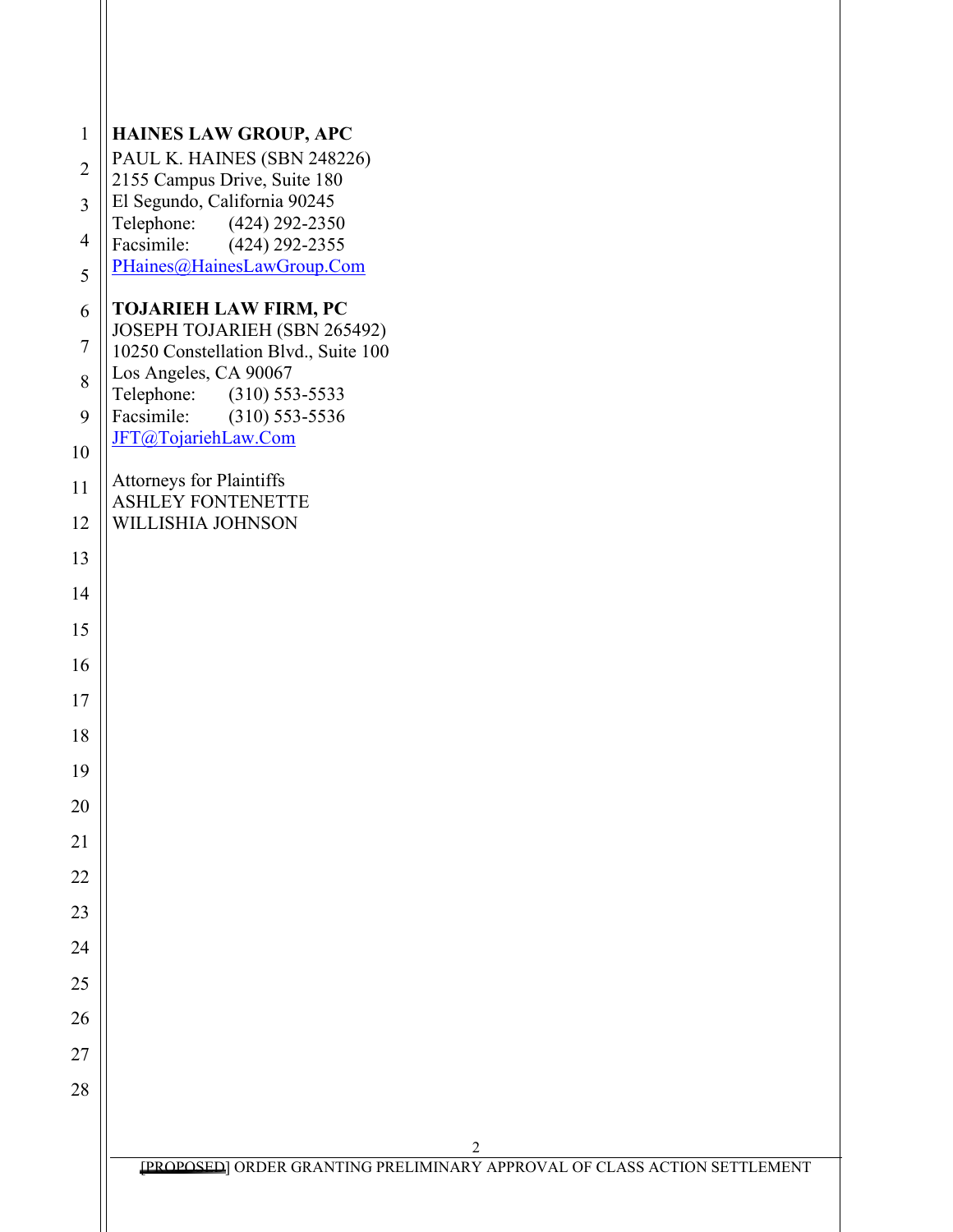1

2

3

4

5

6

7

8

9

10

11

12

## **[PROPOSED] ORDER**

Plaintiffs Ashley Fontenette and Willishia Johnson (collectively, "Plaintiffs") Motion for Preliminary Approval of Class Action Settlement ("Motion") came regularly for hearing before this Court on January 10, 2022 at 1:30 p.m. The Court, having considered the proposed Stipulation of Settlement ("Settlement Agreement" or "Settlement") and Class Notice filed by Plaintiffs; having considered Plaintiffs' Motion for Preliminary Approval of Class Action Settlement, memorandum of points and authorities in support thereof, and supporting declarations filed therewith; and good cause appearing, **HEREBY ORDERS THE FOLLOWING**: Tab&@ABG<del>C</del>GC

1. The Court GRANTS preliminary approval of the class action settlement as set forth in the Settlement and finds its terms to be within the range of reasonableness of a settlement that ultimately could be granted approval by the Court at a Final Fairness Hearing. For purposes of the Settlement, the Court finds that the proposed Settlement Class is ascertainable and that there is a sufficiently well-defined community of interest among the members of the Settlement Class in questions of law and fact. Therefore, for settlement purposes only, the Court grants conditional certification of the following Settlement Class:

> All current and former non-exempt employees of Defendant Special Service for Groups, Inc.in California at any time from December 30, 2015 through June 30, 2021 ("Class Period").

2. For purposes of the Settlement, the Court designates named Plaintiffs Ashley Fontenette and Willishia Johnson as Class Representatives, and Paul K. Haines of Haines Law Group, APC, Joseph Tojarieh of Tojarieh Law Firm, PC, and Sam Sani of Sani Law, APC as Class Counsel.

3. The Court designates CPT Class Action Administration as the third-party Claims Administrator for mailing notices.

4. The Court approves, as to form and content, the Notice Packet (comprised of the Class Notice and Notice of Settlement Award) filed by Plaintiffs.

5. The Court finds that the form of notice to the Settlement Class regarding the pendency of the action and of the Settlement, and the methods of giving notice to members of the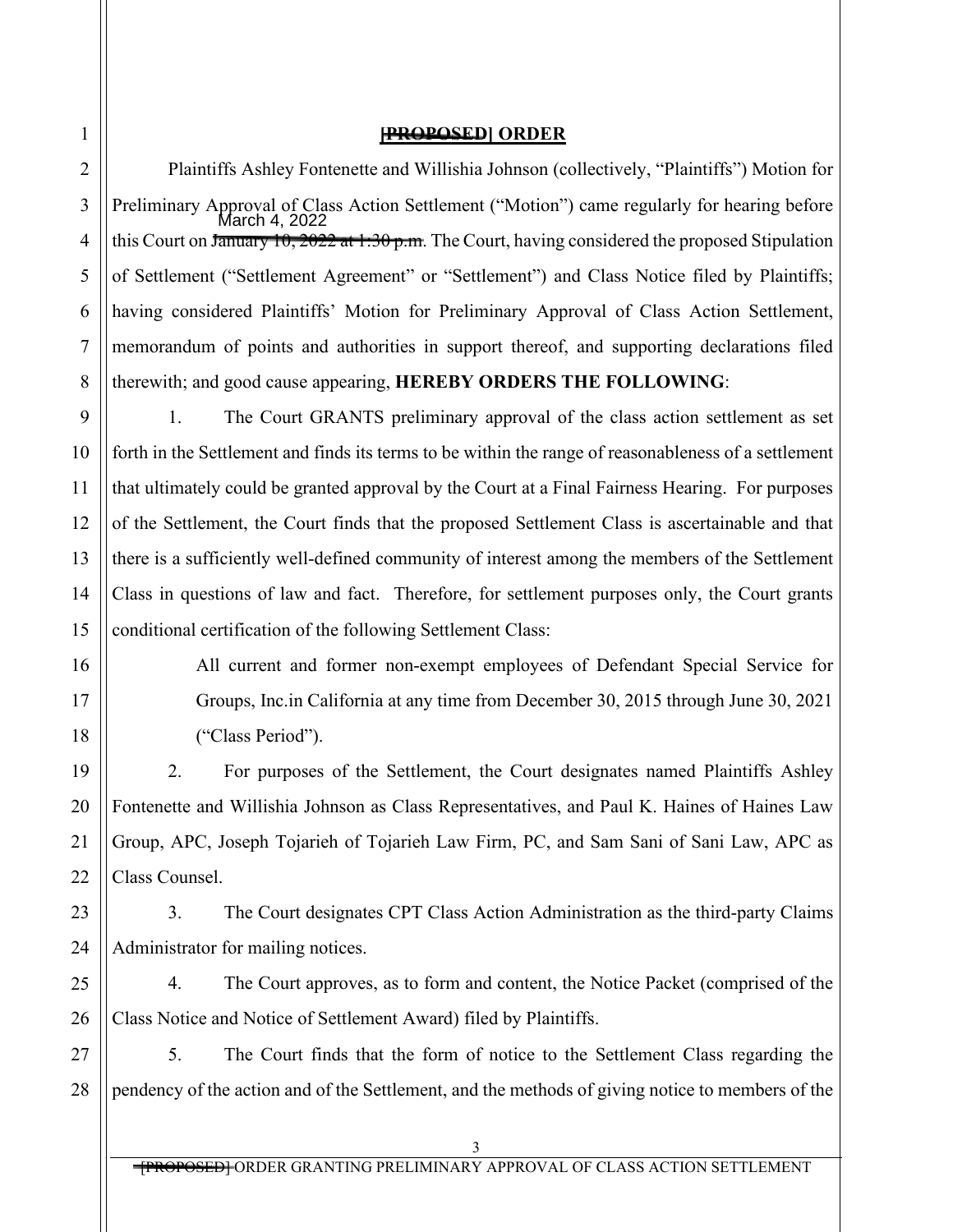2 3 4 5 Settlement Class, constitute the best notice practicable under the circumstances, and constitute valid, due, and sufficient notice to all members of the Settlement Class. The form and method of giving notice complies fully with the requirements of California Code of Civil Procedures § 382, California Civil Code § 1781, California Rules of Court 3.766 and 3.769, the California and United States Constitutions, and other applicable law.

1

6

7

8

9

10

11

12

13

14

15

16

17

18

19

20

21

22

23

24

6. The Court further approves the procedures for Settlement Class members to opt out of or object to the Settlement, as set forth in the Class Notice and the Settlement.

7. The procedures and requirements for filing objections in connection with the Final Fairness Hearing are intended to ensure the efficient administration of justice and the orderly presentation of any Settlement Class Member's objection to the Settlement, in accordance with the due process rights of all Settlement Class Members.

8. The Court directs the Claims Administrator to mail the Class Notice to the members of the Settlement Class in accordance with the terms of the Settlement.

9. The Class Notice shall provide at least 60 calendar days' notice for members of the Settlement Class to submit disputes, opt out of, or object to the Settlement.

10. The Final Fairness Hearing on the question of whether the Settlement should be finally approved as fair, reasonable, and adequate is scheduled in Department 10 of this Court, located at 312 North Spring Street, Los Angeles, CA 90012, on  $R \upharpoonright \hat{A}$ , 2022 at  $R \upharpoonright \hat{A}$ .

11. At the Final Fairness Hearing, the Court will consider: (a) whether the Settlement should be approved as fair, reasonable, and adequate for the Settlement Class; (b) whether a judgment granting final approval of the Settlement should be entered; and (c) whether Plaintiffs' application for an enhancement payment, claims administration costs, Labor and Workforce Development Agency's ("LWDA") share of PAGA penalties, and Class Counsel's attorneys' fees and costs should be granted.

25 26 27 28 12. Counsel for the parties shall file memoranda, declarations, or other statements and materials in support of their request for final approval of Plaintiffs' application for enhancement payments, claims administration costs, LWDA's share of PAGA penalties, and Class Counsel's attorneys' fees and costs no later than  $.$  $R$ <sup> $\wedge$  $k$ FÍ $k$ GEGG</sup>

4